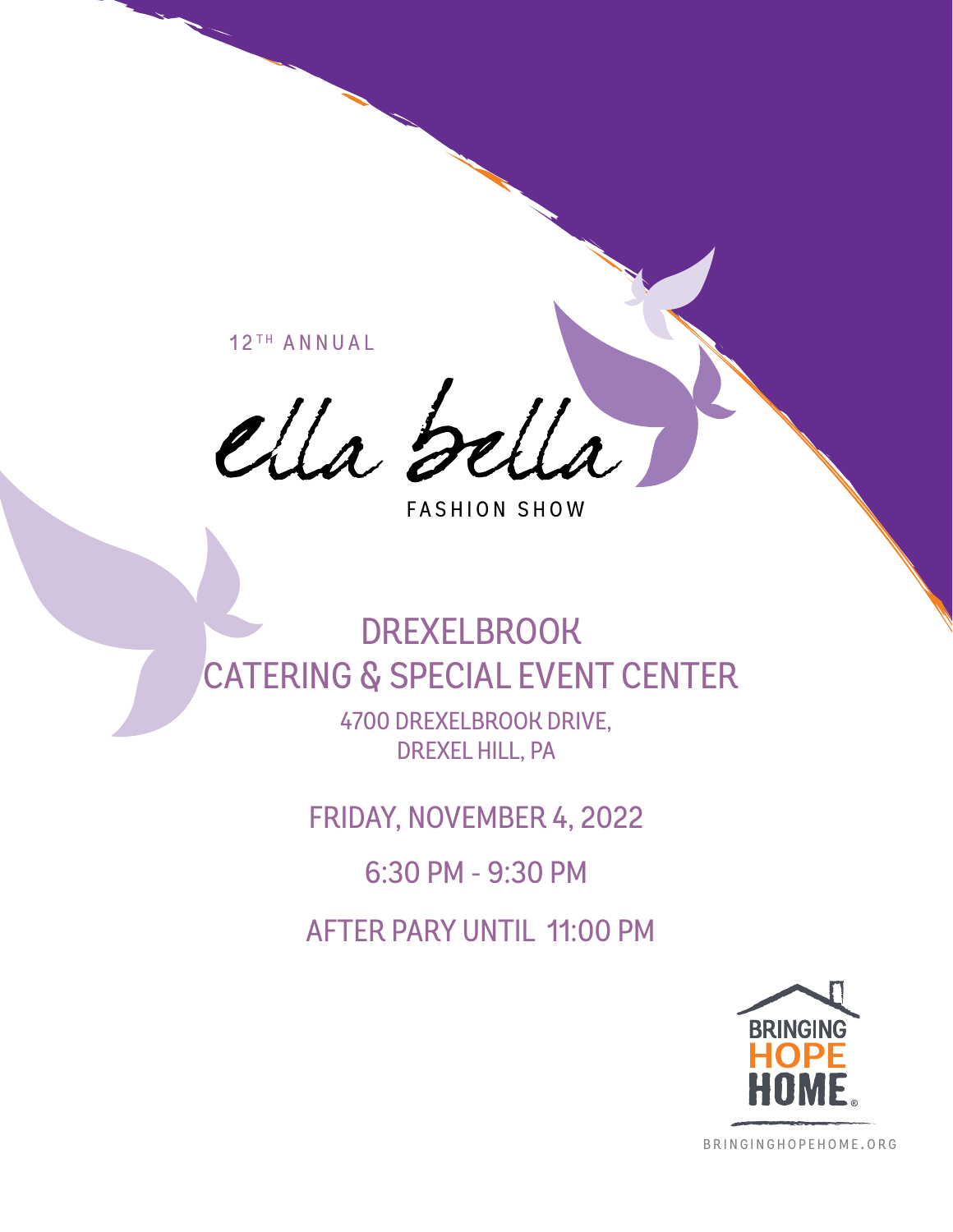

## HISTORY OF THE ELLA BELLA FASHION SHOW

The inspiration of the Ella Bella Fashion Show is based on the love of a daughter for her mother. The event was created 12 years ago by Michelle Goglia in loving memory of her mom Ella Mae who passed away of cancer. Ella Bella is a fun, high-energy event that gathers guests from all over the Greater Philadelphia area. The night includes shopping, one hour open bar, silent auction, raffles and sit down dinner with a fabulous fashion show featuring Bringing Hope Home Families and supporters as models.

## ABOUT BRINGING HOPE HOME

At the age of 32, Paul's wife Nicole was diagnosed with Stage IV Hodgkin's Lymphoma. Even though this was an extremely difficult time, the Isenberg's were astonished by the love and support from family, friends, and strangers alike. Unfortunately, Nicole lost her battle to cancer, but her memory lives on in the work we do. Bringing Hope Home is a non-profit (501c3) organization that provides Unexpected Amazingness to local Families with cancer through financial and emotional support. BHH offers a one-time grant to pay essential household bills for Families with cancer. Since inception in 2008, BHH has supported over 7,000 Families with over \$8 million dollars in assistance!

This year is the 12<sup>th</sup> Annual Ella Bella Fashion Show. We are looking foward to another amazing year at the Drexelbrook Catering & Special Event Center, in Drexel Hill, PA! We are so excited to be able to celebrate with you all in person and make this the most memorable Ella Bella Fashion Show yet!

Thanks to donors like you and your participation in our event, we can make a difference in the lives of those battling cancer in our local community. We offer several sponsorship opportunities that provide increased visibility among our donors, supporters and the Families we've helped.



Purchase groceries

BRINGINGHOPEHOME.ORG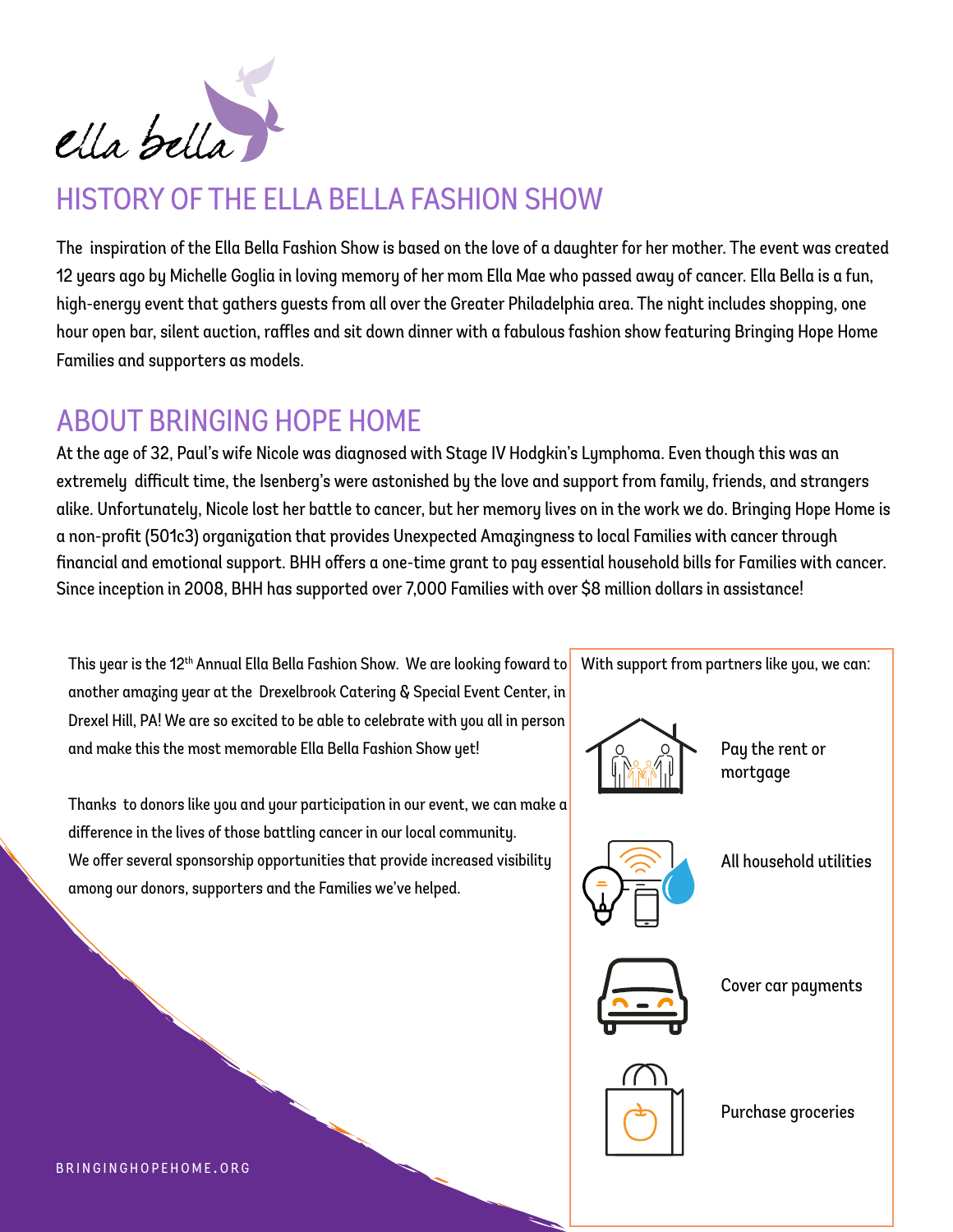

## sponsorship opportunities

#### \$20,000 PRESENTING SPONSOR

- Option to give welcoming remarks
- 30 tickets to the event with reserved sponsor seating and table signage
- Full page ad in e-program book (7.75" H x 4.75" W) Send to lindseyhargett@bringinghopehome.org by 10/25/22
- Recognition on invitation, event website with link to company website, onsite signage, e-program book, mobile bidding tool, and event slideshow
- Logo inclusion on 3 social media posts around the event

#### \$15,000 STYLISH SPONSOR

- 20 tickets to the event with reserved sponsor seating and table signage
- Full page ad in e-program book (7.75" H x 4.75" W) Send to lindseyhargett@bringinghopehome.org by 10/25/22
- Recognition on event website with link to company website, onsite signage, e-program book, mobile bidding tool, and event slideshow
- Logo inclusion on 2 social media posts around the event

#### \$8,000 COCKTAIL SPONSOR (LIMIT 1)

- Exclusive signage at every bar during cocktail hour including cocktail napkins with company logo
- 15 tickets to the event with reserved seating with table signage
- Full page ad in e-program book (7.75" H x 4.75" W) Send to lindseyhargett@bringinghopehome.org by 10/25/22
- Recognition on event website with link to company website, onsite signage, e-program book, mobile bidding tool, and event slideshow
- Logo inclusion on 1 social media posts around the event

#### \$5,000 FASHIONISTA SPONSOR

- 10 tickets to the event
- Half page ad in e-program book (3.38" H x 4.75" W) Send to lindseyhargett@bringinghopehome.org by 10/25/22
- Recognition on event website with link to company website, onsite signage, e-program book, mobile bidding tool, and event slideshow
- Logo inclusion on 1 social media post around the event

#### \$5,000 AV SPONSOR (LIMIT 1)

- 10 tickets to the event
- Half page ad in e-program book (3.38" H x 4.75" W) Send to lindseyhargett@bringinghopehome.org by 10/25/22
- Recognition on event website with link to company website, onsite signage, e-program book, mobile bidding tool, and event slideshow
- Logo inclusion on 1 social media post around the event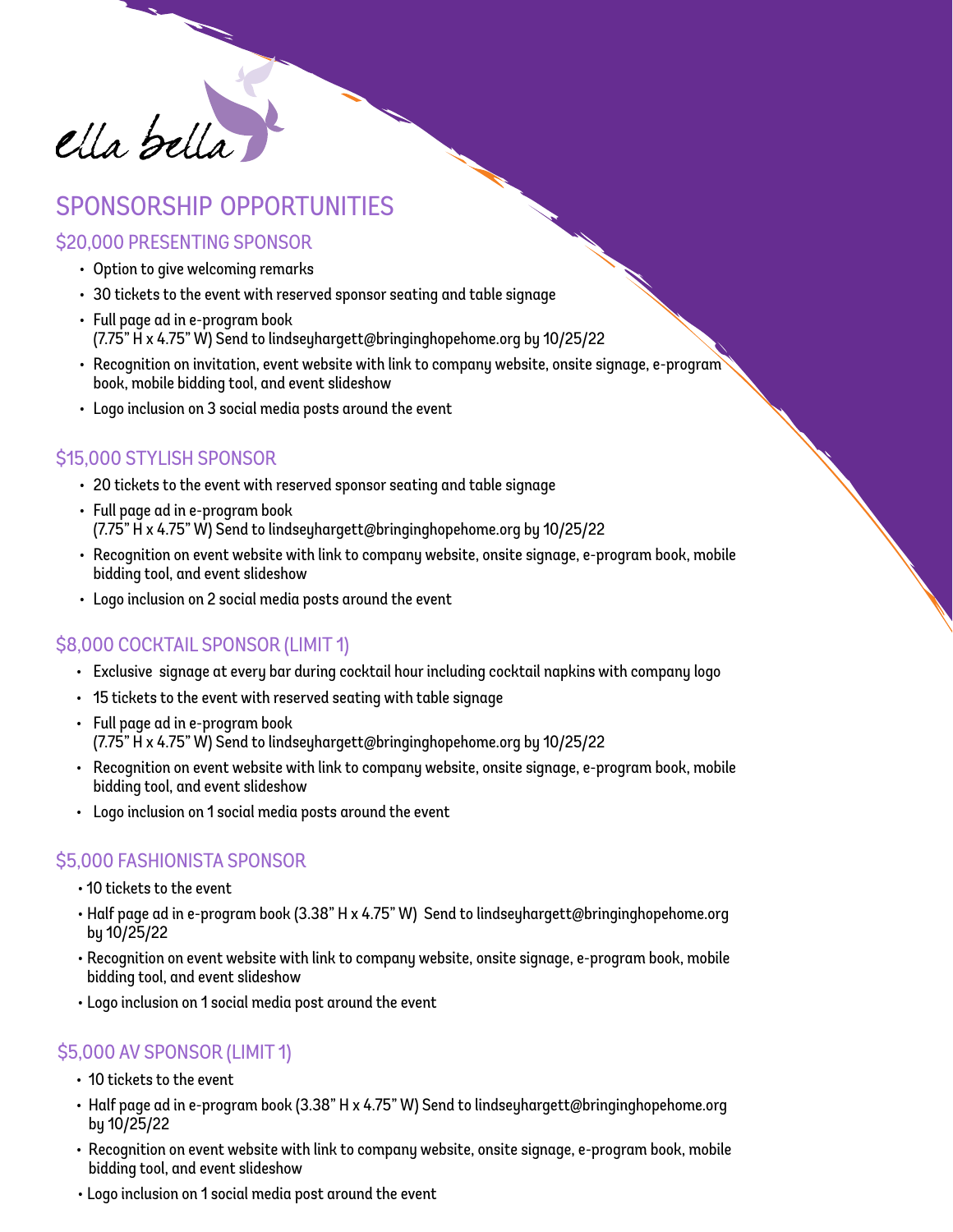

## sponsorship opportunities

#### \$2,500 TABLE SPONSOR

- Reserve a table for 10 at the event and table signage
- Recognition in e-program book, table signage, and event website with link to company website
- Opportunity to donate any unused tickets to BHH Families so they can watch their loved ones strut their stuff!

#### \$1,500 WINE SPONSOR (LIMIT 1)

- 1 ticket to the event
- Quarter page ad in e-program book (3.38" H x 4.75" W) Send to lindseyhargett@ bringinghopehome.org by 10/25/22
- Company Name listed on slide show

#### \$750 STEP & REPEAT SPONSOR (LIMIT 1)

- 1 ticket to the event
- Logo included in e-program book
- Signage with logo located next to Step & Repeat

#### • \$750 REGISTRATION SPONSOR (LIMIT 1)

- 1 ticket to the event
- Logo displayed on screens behind registration area

#### \$750 DJ SPONSOR (LIMIT 1)

- 1 ticket to the event
- Logo included in e-program book
- Signage with logo located next to the DJ booth at the Ella Bella Fashion Show

#### \$500 COAT CHECK ROOM SPONSOR (LIMIT 1)

- 1 ticket to the event
- Signage with logo located next to the coat check at the Ella Bella Fashion Show

#### VENDOR: 20% OF ELLA BELLA SALES DONATED BACK TO BHH (LIMITED TO 10)

- 1 ticket to the event
- Company name listed on slideshow

### TICKETS (No tickets sold at the door, must be purchased by October 18)

#### □ \$125 EARLY BIRD TICKET (UNTIL September 30)

- 1 ticket to attend the 2022 Ella Bella Fashion Show
- Cocktail hour with open bar (shopping, auction & more!)
- Dinner & cash bar during Fashion Show.

#### $\Box$  \$175 REGULAR TICKET

- 1 ticket to attend the 2022 Ella Bella Fashion Show
- Cocktail hour with open bar (shopping, auction & more!)
- Dinner & cash bar during Fashion Show.

#### □ \$100 YOUNG PROFESSIONAL (35 years and under)

- 1 ticket to attend the 2022 Ella Bella Fashion Show
- Cocktail hour with open bar (shopping, auction & more!)
- Dinner & cash bar during Fashion Show

#### BRINGINGHOPEHOME.ORG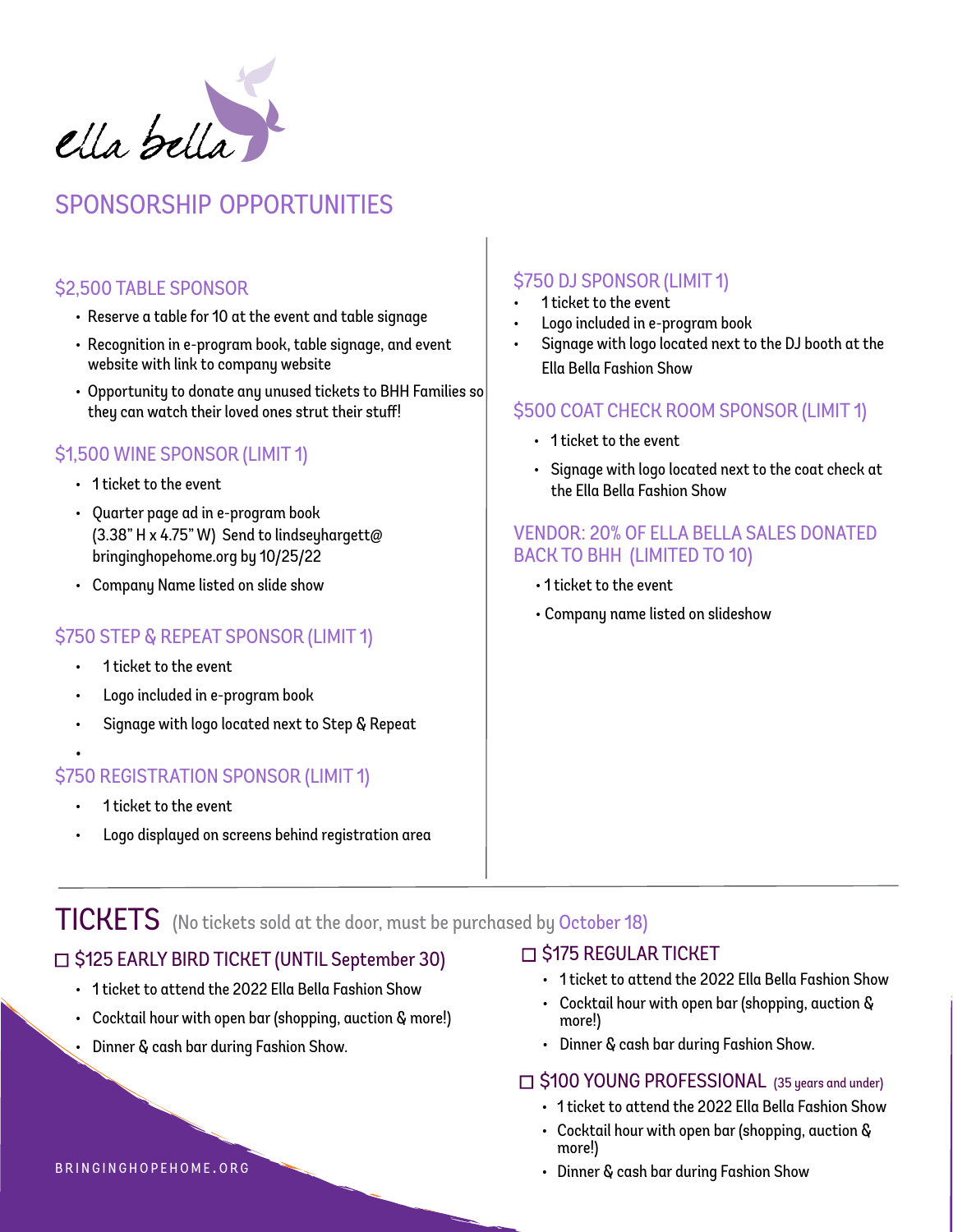

sponsor and ticket form

| COMPANY NAME (If registering as vendor or sponsor)<br><u>COMPANY NAME</u> (If registering as vendor or sponsor) |  |
|-----------------------------------------------------------------------------------------------------------------|--|
|                                                                                                                 |  |
|                                                                                                                 |  |
|                                                                                                                 |  |

\*\* PLEASE EMAIL ALL LOGOS (HIGH RESOLUTION) TO LINDSEYHARGETT@BRINGINGHOPEHOME.ORG NO LATER THAN OCTOBER 8.

TO REGISTER AS A SPONSOR OR TO PURCHASE TICKETS Go to: [www.ellabella22.givesmart.com](https://e.givesmart.com/events/p1D/)

### SPONSOR LEVEL

- □ Presenting Sponsor \$20,000
- n Stylish Sponsor \$15,000
- n Cocktail Hour Sponsor \$8,000 (Limit 1)
- <sup>n</sup> Fashionista Sponsor \$5,000
- □ AV Sponsor \$5,000 (Limit 1)
- $\Box$  Table Sponsor \$2,500
- □ Wine Sponsor \$1,500 (Limit 1)
- n Step & Repeat Sponsor \$750 (Limit 1)
- n Registration Sponsor \$750 (Limit 1)
- □ DJ Sponsor \$750 (Limit 1)
- $\Box$  Coat Check Room Sponsor \$500 (Limit 1)